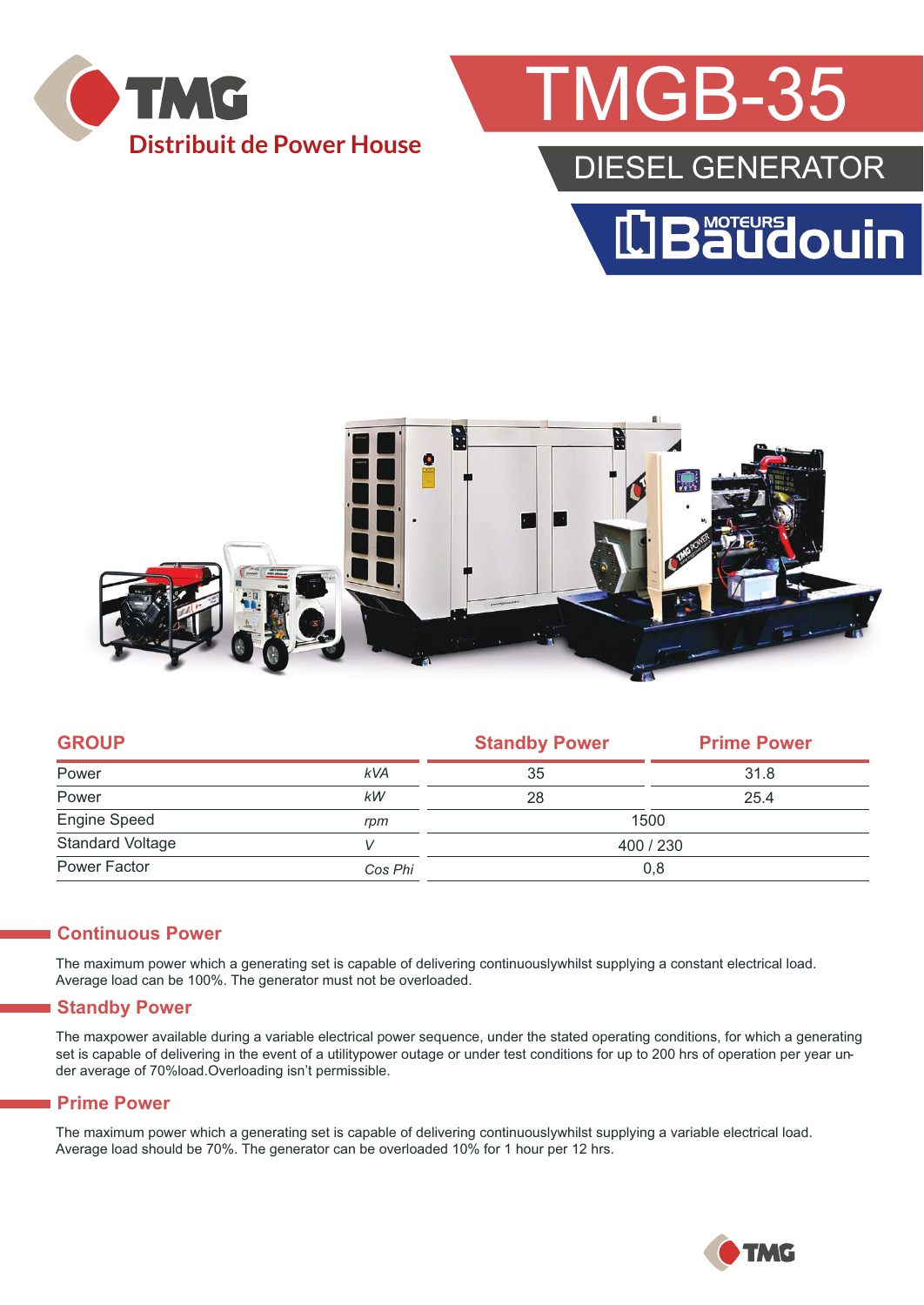## **TMG Distribuit de Power House**

# TMGB-35

#### **Engine Properties**

| <b>Brand</b>                      |       | <b>BAUDOUIN</b>      |
|-----------------------------------|-------|----------------------|
| <b>Model</b>                      |       | 4M06G35/5            |
| <b>Standby</b>                    | kW    | 33                   |
| <b>Prime</b>                      | kW    | 30                   |
| <b>Cylinder Displacement</b>      | It.   | 2.3                  |
| <b>Number of Cylinders / Type</b> |       | 4 / In line          |
| <b>Bore x Stroke</b>              | mmxmm | 89x92                |
| <b>Compression Ratio</b>          |       | 17.5:1               |
| <b>Governor Type</b>              |       | <b>Flectronic</b>    |
| <b>Idle Speed</b>                 | rpm   | 1500                 |
| <b>Aspiration</b>                 |       | Turbocharged         |
| <b>Injection Type</b>             |       | Direct Injection     |
| <b>Cooling System</b>             |       | <b>Liquid Cooled</b> |
| <b>Fuel Consumption%100</b>       | It/h  | 7.6                  |
| <b>Fuel Consumption%75</b>        | lt/h  | 5.7                  |
| <b>Fuel Consumption%50</b>        | lt/h  | 4                    |
| <b>Oil Capacity</b>               | It.   | 11.5                 |
| <b>Cooling Liquid Capacity</b>    | It.   | 16                   |
| <b>Voltage</b>                    | V     | 12                   |
| <b>Battery Capacity</b>           | Α     | 72                   |

#### **Alternator Properties**

| <b>Output Voltage</b>               | V     | 230/400     |  |
|-------------------------------------|-------|-------------|--|
| <b>Frequency</b>                    | НZ    | 50          |  |
| <b>Automatic Voltage Regulation</b> | $±\%$ | 0,5         |  |
| <b>Phase</b>                        |       | 3           |  |
| Pole                                |       | 4           |  |
| Overload                            |       | 1 Hour %110 |  |
| <b>Voltage Regulation</b>           |       | ±%1         |  |
| <b>Power Factor</b>                 | Cosa  | 0,8         |  |
| <b>Warning System</b>               |       | Self Alert  |  |
| <b>AVR Model</b>                    |       | SX460       |  |
| <b>Total Harmonic Losing</b>        |       | ≤%3         |  |
| <b>Connecting Type</b>              |       | Star        |  |
| <b>Protection Class</b>             |       | IP 23       |  |
| <b>Isolation Class</b>              |       | н           |  |

#### **Diemensions**







#### **Canopied Canopied Canopied Canopied Canopied Canopied Canopied Canopied Canopied Canopied Canopied Canopied Canopied Canopied Canopied Canopied Canopied Canopied Canopied Canopied Canopied Canopied Canopied Canopied Canop**

| L x W x H                 | mm  | 2000x950x1260 | $L \times W \times H$     | mm  | 1700x950xTBA |
|---------------------------|-----|---------------|---------------------------|-----|--------------|
| Weight                    | КQ  | TBA           | Weight                    | КQ  | TBA          |
| <b>Fuel Tank Capacity</b> | lt. | 85            | <b>Fuel Tank Capacity</b> | It. | 85           |

#### **Standard Specification**

Some standard equipments that TMG POWER provides with generator sets;

- 50°C cooland radiator
- Flexible fuelpipes and oil drain valve
- Engine jacket heater
- 4 pole synchronous type self-excited brushless alternator
- Battery and wires
- Entegrated fuel tank
- User and maintenance manual
- Oil and antifreeze
- Datakom D-300 controller
- Battery charger
- Electrical circuit diagram